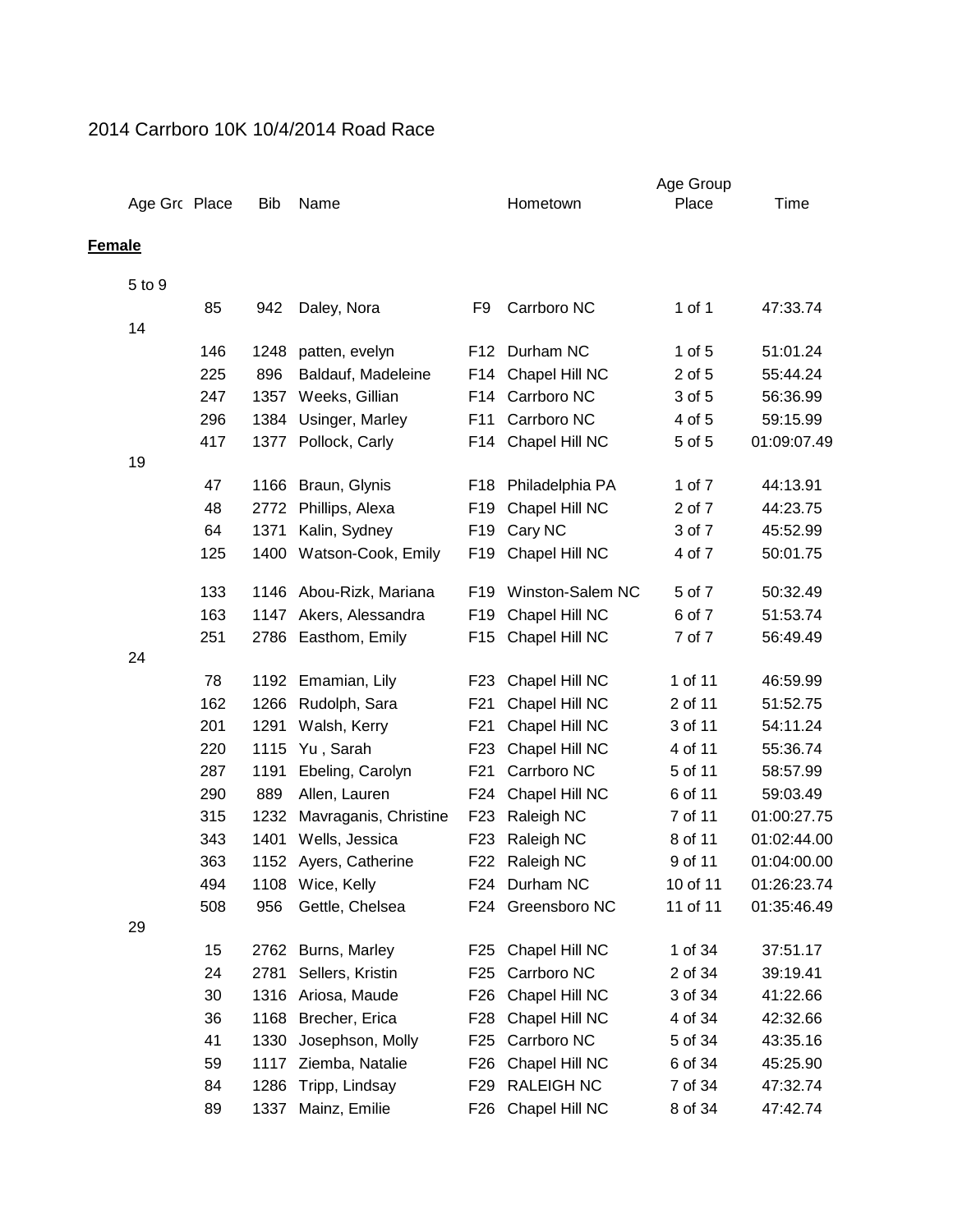|    | 94             | 1315 | Angel, Elinor             |                  | F29 Cary NC        | 9 of 34  | 48:13.99    |
|----|----------------|------|---------------------------|------------------|--------------------|----------|-------------|
|    | 121            | 1180 | Cembrano, Camila          | F <sub>28</sub>  | Durham NC          | 10 of 34 | 49:54.74    |
|    | 130            | 1289 | Vanden Broek, Sarah       | F <sub>29</sub>  | <b>DURHAM NC</b>   | 11 of 34 | 50:20.74    |
|    | 144            | 1071 | Sellers, Amanda           | F <sub>28</sub>  | <b>RALEIGH NC</b>  | 12 of 34 | 50:57.25    |
|    | 152            | 2797 | McLellan, Laura           | F <sub>26</sub>  | <b>DURHAM NC</b>   | 13 of 34 | 51:20.75    |
|    | 187            | 948  | Derbakova, Anna           | F27              | Durham NC          | 14 of 34 | 52:57.99    |
|    | 194            | 1028 | McMahon, Katharine        | F <sub>2</sub> 7 | Chapel Hill NC     | 15 of 34 | 53:49.49    |
|    | 214            | 1273 | Settimi, Jessica          | F28              | Clayton NC         | 16 of 34 | 55:16.99    |
|    | 254            | 2803 | Sager, Elizabeth          | F <sub>25</sub>  | Dallas TX          | 17 of 34 | 57:19.99    |
|    | 269            | 1288 | Tyrrell, Jean             | F <sub>28</sub>  | Carrboro NC        | 18 of 34 | 58:00.25    |
|    | 282            | 1145 | Abe, Paige                | F <sub>26</sub>  | Chapel Hill NC     | 19 of 34 | 58:45.25    |
|    | 285            | 1080 | Spencer, Rachel           | F <sub>29</sub>  | Durham NC          | 20 of 34 | 58:54.49    |
|    | 300            | 975  | Haynes, Elizabeth         | F <sub>26</sub>  | Chapel Hill NC     | 21 of 34 | 59:39.99    |
|    | 319            | 1186 | Davis, Lee                | F27              | Cary NC            | 22 of 34 | 01:01:08.50 |
|    | 322            | 1274 | Shapley-Quinn, Mary K F27 |                  | Chapel Hill NC     | 23 of 34 | 01:01:15.74 |
|    | 327            | 943  | Davenport, Melissa        | F <sub>29</sub>  | Raleigh NC         | 24 of 34 | 01:01:48.49 |
|    | 339            | 1395 | Ramesh, Sheela            | F <sub>27</sub>  | Chapel Hill NC     | 25 of 34 | 01:02:21.99 |
|    | 346            | 1229 | Madden, Emily             | F <sub>27</sub>  | <b>DURHAM NC</b>   | 26 of 34 | 01:02:53.99 |
|    | 349            | 1183 | Coleman, Kate             | F <sub>29</sub>  | Carrboro NC        | 27 of 34 | 01:02:58.74 |
|    | 360            | 1369 | Cheves, Avery             | F <sub>25</sub>  | Carrboro NC        | 28 of 34 | 01:03:37.49 |
|    | 365            | 2782 | murphy, kaitlyn           | F <sub>28</sub>  | Carrboro NC        | 29 of 34 | 01:04:22.74 |
|    | 389            | 1293 | Walton, Lindsay           | F <sub>25</sub>  | Chapel Hill NC     | 30 of 34 | 01:06:26.49 |
|    | 440            | 1393 | O'Boyle, Katherine        | F <sub>26</sub>  | Raleigh NC         | 31 of 34 | 01:12:10.75 |
|    | 476            | 999  | Klaver, BethAnne          | F <sub>26</sub>  | King George VA     | 32 of 34 | 01:19:39.24 |
|    | 486            | 1149 | Andruejol, Eva-marie      | F <sub>25</sub>  | Carrboro NC        | 33 of 34 | 01:22:03.99 |
|    | 501            | 1123 | DUFFRIN, BETHANY          |                  | F28 Durham NC      | 34 of 34 | 01:31:43.49 |
| 34 |                |      |                           |                  |                    |          |             |
|    | $\overline{7}$ | 2796 | Langan, Michelle          | F31              | Cary NC            | 1 of 30  | 35:30.66    |
|    | 49             | 1321 | chu, jennifer             | f30              | Chapel Hill NC     | 2 of 30  | 44:29.49    |
|    | 60             |      | 1062 Roberts, Sarah       |                  | F33 Chapel Hill NC | 3 of 30  | 45:30.00    |
|    | 81             |      | 1215 Horton, Christine    |                  | F33 Carrboro NC    | 4 of 30  | 47:16.99    |
|    | 86             | 1297 | Welterlin, Aurelie        | F34              | Durham NC          | 5 of 30  | 47:36.36    |
|    | 88             | 1196 | Evans, Elizabeth          | F34              | Chapel Hill NC     | 6 of 30  | 47:41.49    |
|    | 100            | 1284 | Tracy, Carrie             | F32              | Carrboro NC        | 7 of 30  | 48:40.49    |
|    | 102            | 901  | bauer, tanja              | f31              | Chapel Hill NC     | 8 of 30  | 48:47.50    |
|    | 145            | 1356 | Van Voorhis, Meg          | F30              | Chapel Hill NC     | 9 of 30  | 50:58.49    |
|    | 183            | 1211 | harman, kristin           | f34              | <b>RALEIGH NC</b>  | 10 of 30 | 52:44.49    |
|    | 185            | 1368 | Chase, Rhea               | F34              | <b>DURHAM NC</b>   | 11 of 30 | 52:49.49    |
|    | 209            | 1244 | Padilla, Heather          | F31              | Falls Church VA    | 12 of 30 | 54:58.99    |
|    | 213            | 1396 | Rocha, Lili               | F30              | Carrboro NC        | 13 of 30 | 55:16.24    |
|    | 231            | 1353 | Teer, Amanda              | F32              | Durham NC          | 14 of 30 | 56:05.75    |
|    | 318            | 1013 | Li, Bo                    | F31              | Chapel Hill NC     | 15 of 30 | 01:01:01.24 |
|    | 324            | 1051 | Pontious, Emily           | F32              | Hillsborough NC    | 16 of 30 | 01:01:42.49 |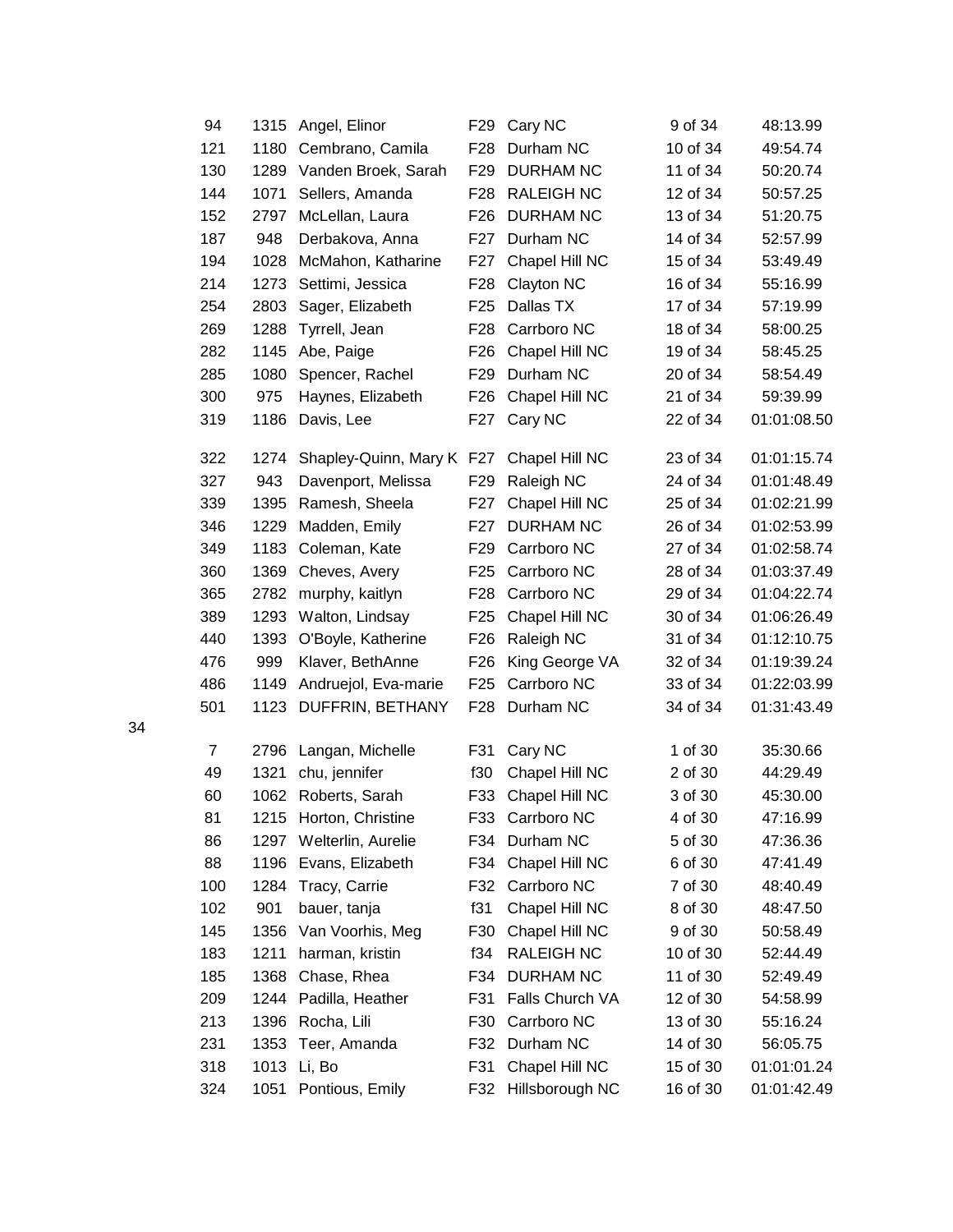|    | 362 | 1228 | Lindberg, Lina          |     | F34 Chapel Hill NC | 17 of 30 | 01:03:59.24 |
|----|-----|------|-------------------------|-----|--------------------|----------|-------------|
|    | 395 | 1189 | Duffy Coyle, Courtney   | F33 | Durham NC          | 18 of 30 | 01:06:36.24 |
|    | 398 | 1019 | Lujan, Nan              | F34 | Chapel Hill NC     | 19 of 30 | 01:06:46.88 |
|    | 406 | 1090 | Torrice, Lindsay        | F34 | Chapel Hill NC     | 20 of 30 | 01:07:21.25 |
|    | 424 | 1126 | Heiser, Lindsay         | F33 | Chapel Hill NC     | 21 of 30 | 01:10:32.74 |
|    | 446 | 1119 | Batchelor, Carla        | F30 | Durham NC          | 22 of 30 | 01:13:16.24 |
|    | 467 | 967  | Gunter, Julie           |     | F32 BURLINGTON NC  | 23 of 30 | 01:17:32.49 |
|    | 480 | 1116 | Zevallos, Juliette      | F31 | Carrboro NC        | 24 of 30 | 01:20:07.99 |
|    | 491 | 1033 | Morgan, Jennifer        | F31 | Chapel Hill NC     | 25 of 30 | 01:25:33.25 |
|    | 502 | 1317 | Blackwell, Tabitha      | F34 | Durham NC          | 26 of 30 | 01:31:56.24 |
|    | 506 | 1398 | selinger, rachel        | F33 | Chapel Hill NC     | 27 of 30 | 01:35:42.99 |
|    | 507 | 2766 | Bono, Lisa              | F33 | Chapel Hill NC     | 28 of 30 | 01:35:42.99 |
|    | 510 | 1325 | Frick, Amber            | F31 | Carrboro NC        | 29 of 30 | 01:42:18.74 |
|    | 512 |      | 1403 Wilson, Kristin    | F34 | Chapel Hill NC     | 30 of 30 | 01:42:48.74 |
| 39 |     |      |                         |     |                    |          |             |
|    | 51  | 1234 | McGeary, Andrea         | F35 | Durham NC          | 1 of 42  | 44:32.25    |
|    | 63  | 1160 | Barritt, Millie         | F38 | Chapel Hill NC     | 2 of 42  | 45:50.25    |
|    | 66  | 1076 | Singer, Amy             | F37 | Hillsborough NC    | 3 of 42  | 45:58.50    |
|    | 92  | 1040 | Nicholson, Sara         | F39 | Chapel Hill NC     | 4 of 42  | 48:00.49    |
|    | 101 | 891  | Amsbary, Jessica        | F35 | Chapel Hill NC     | 5 of 42  | 48:45.24    |
|    | 109 | 1174 | Burns, Harriett         | F38 | Chapel Hill NC     | 6 of 42  | 49:14.75    |
|    |     |      |                         |     |                    |          |             |
|    | 150 | 1299 | Wick, Cara              | F39 | Winston Salem NC   | 7 of 42  | 51:12.74    |
|    | 153 | 1021 | Mangum, Heidi           | F37 | Durham NC          | 8 of 42  | 51:24.24    |
|    | 223 | 1341 | Naess, Liz              | F38 | Chapel Hill NC     | 9 of 42  | 55:39.49    |
|    | 224 | 1338 | Massai, Rachel          | F38 | Mebane NC          | 10 of 42 | 55:42.24    |
|    | 232 | 1380 | Rychel, Brianne         | F35 | Pittsboro NC       | 11 of 42 | 56:14.49    |
|    | 234 | 1200 | George, Claire          | F39 | Chapel Hill NC     | 12 of 42 | 56:14.99    |
|    | 250 | 1161 | Bettger, Janet          | F38 | Hillsborough NC    | 13 of 42 | 56:46.74    |
|    | 258 | 1207 | Gupton, Stephanie       | F35 | Chapel Hill NC     | 14 of 42 | 57:39.50    |
|    | 261 |      | 1280 Swingler, Margaret |     | F35 Chapel Hill NC | 15 of 42 | 57:45.49    |
|    | 271 |      | 1107 White, Amy         |     | F37 Durham NC      | 16 of 42 | 58:08.75    |
|    | 273 | 1281 | Tamayo, Amy             | F36 | Pittsboro NC       | 17 of 42 | 58:09.25    |
|    | 274 | 903  | bennett, lisa           | F36 | Carrboro NC        | 18 of 42 | 58:17.49    |
|    | 281 | 1203 | giordano, claire        | F38 | Chapel Hill NC     | 19 of 42 | 58:45.00    |
|    | 283 | 900  | Bargiacchi, Francesca   | F39 | Carrboro NC        | 20 of 42 | 58:46.74    |
|    | 347 | 1373 | McKay, Amanda           | F37 | Carrboro NC        | 21 of 42 | 01:02:58.49 |
|    | 357 | 1004 | Lee, Becky              | F36 | Chapel Hill NC     | 22 of 42 | 01:03:32.49 |
|    | 366 | 1087 | <b>TAYLOR, LISA</b>     | F39 | <b>Efland NC</b>   | 23 of 42 | 01:04:23.24 |
|    | 374 | 894  | Bailey, Lara            | F36 | Chapel Hill NC     | 24 of 42 | 01:05:01.49 |
|    | 376 | 1283 | Tolmie, Carri           | F35 | Chapel Hill NC     | 25 of 42 | 01:05:07.49 |
|    | 379 | 994  | Johnson, Michelle       | F39 | Carrboro NC        | 26 of 42 | 01:05:13.99 |
|    | 385 | 1391 | Guerrero, Misty         | F35 | Creedmoor NC       | 27 of 42 | 01:05:45.74 |
|    | 397 | 1231 | Martinson, Christina    | F35 | Durham NC          | 28 of 42 | 01:06:40.74 |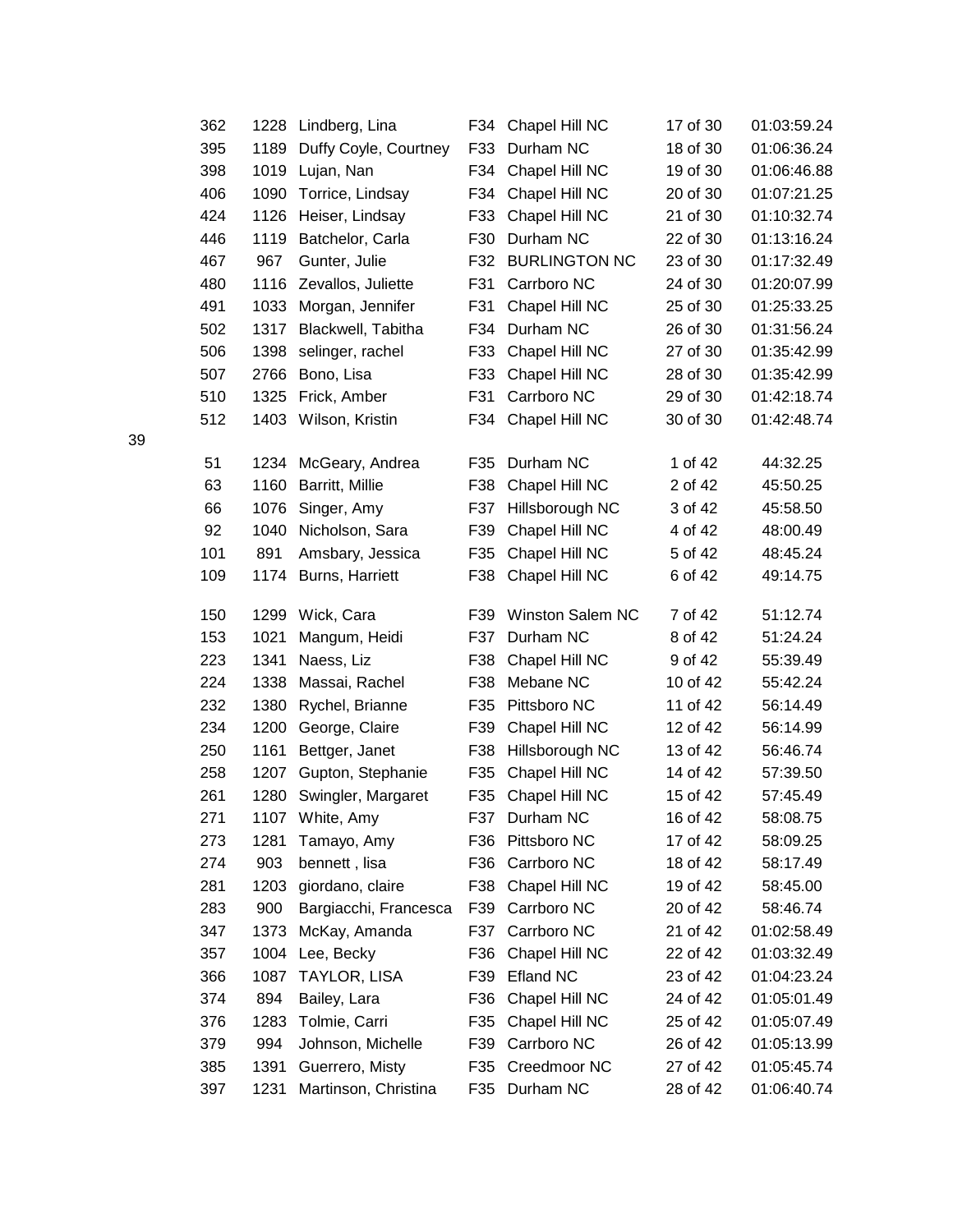|    | 407 | 1230 | Magnuson, Kristina   | F35 | Durham NC             | 29 of 42 | 01:07:39.00 |
|----|-----|------|----------------------|-----|-----------------------|----------|-------------|
|    | 409 | 1217 | Hudson, Tara         | F36 | <b>GRAHAM NC</b>      | 30 of 42 | 01:07:55.74 |
|    | 410 | 1296 | Watkins, Lisa        | F36 | Apex NC               | 31 of 42 | 01:08:04.74 |
|    | 442 | 1308 | Kerr, Melissa        | F39 | Chapel Hill NC        | 32 of 42 | 01:12:41.00 |
|    | 451 | 1073 | Shotwell, Jeanette   | F39 | Hillsborough NC       | 33 of 42 | 01:14:37.24 |
|    | 455 | 1109 | Wilde, Natalie       | F36 | Chapel Hill NC        | 34 of 42 | 01:15:20.75 |
|    | 464 | 1068 | Schliebe, Mary       | F38 | Pittsboro NC          | 35 of 42 | 01:17:08.50 |
|    | 468 | 899  | Barber, Jennifer     | F37 | <b>BURLINGTON NC</b>  | 36 of 42 | 01:17:32.49 |
|    | 471 | 1226 | Liberman, Elyse      | F36 | Pittsboro NC          | 37 of 42 | 01:18:23.49 |
|    | 474 |      | 1114 Woolson, Sandra | F39 | Chapel Hill NC        | 38 of 42 | 01:19:10.74 |
|    | 475 | 1015 | Lindley, Maya        | F37 | Carrboro NC           | 39 of 42 | 01:19:27.99 |
|    | 488 | 2793 | Jonas, Maya          | F39 | Chapel Hill NC        | 40 of 42 | 01:24:06.24 |
|    | 496 | 990  | Jaromin, Christina   | F35 | Chapel Hill NC        | 41 of 42 | 01:28:44.49 |
|    | 497 | 1048 | Pearson, Amy         | F35 | Chapel Hill NC        | 42 of 42 | 01:28:45.51 |
| 44 |     |      |                      |     |                       |          |             |
|    | 10  | 2789 | Young, Lorraine      | F40 | Raleigh NC            | 1 of 36  | 36:57.91    |
|    | 98  | 1079 | Song, Paula          | F40 | Chapel Hill NC        | 2 of 36  | 48:22.99    |
|    | 117 | 1006 | Lee, Jessica         | F44 | Chapel Hill NC        | 3 of 36  | 49:40.49    |
|    | 126 | 1075 | Shubert, Tiffany     | F44 | Chapel Hill NC        | 4 of 36  | 50:04.99    |
|    | 127 | 2751 | Heetderks, Elizabeth | F43 | Chapel Hill NC        | 5 of 36  | 50:06.24    |
|    | 166 | 1399 | VanderLoop, Maria    | F41 | Snow Camp NC          | 6 of 36  | 52:00.99    |
|    | 173 | 1335 | MacDougall, Bonnie   | F42 | Carrboro NC           | 7 of 36  | 52:25.99    |
|    | 177 | 1295 | wares, amy           | f41 | Carrboro NC           | 8 of 36  | 52:39.25    |
|    | 184 | 1016 | Lloyd, Aline         | F43 | Chapel Hill NC        | 9 of 36  | 52:47.99    |
|    | 217 | 1194 | Entrekin, Karen      | F40 | Pittsboro NC          | 10 of 36 | 55:21.49    |
|    | 239 | 1263 | Richardson, Andrea   | F44 | Chapel Hill NC        | 11 of 36 | 56:25.74    |
|    | 264 | 1171 | Brown, Carrie        | F40 | <b>DURHAM NC</b>      | 12 of 36 | 57:53.49    |
|    | 297 | 1057 | Rath, Martha         | f44 | Chapel Hill NC        | 13 of 36 | 59:35.49    |
|    | 307 | 1044 | Paisner, Sara        | F41 | Chapel Hill NC        | 14 of 36 | 59:53.74    |
|    | 311 | 1197 | Gambill, Renee       | F43 | Chapel Hill NC        | 15 of 36 | 01:00:11.99 |
|    | 313 |      | 2802 Fortner, Dianne | F44 | Clayton NC            | 16 of 36 | 01:00:19.76 |
|    | 316 | 924  | Campbell, JJ         |     | F44 Chapel Hill NC    | 17 of 36 | 01:00:43.99 |
|    | 331 | 1029 | Millard, Krista      | F41 | Pittsboro NC          | 18 of 36 | 01:02:06.24 |
|    | 334 | 928  | Charles, Lora        | F43 | <b>DURHAM NC</b>      | 19 of 36 | 01:02:11.50 |
|    | 336 | 1359 | Willis, Tina         | F43 | Chapel Hill NC        | 20 of 36 | 01:02:20.24 |
|    | 352 | 2769 | Rogers, Kim          | F43 | Carrboro NC           | 21 of 36 | 01:03:24.00 |
|    | 387 | 1011 | Lewis, Shannon       | F43 | <b>WAKE FOREST NC</b> | 22 of 36 | 01:06:16.75 |
|    | 391 | 2779 | Carrig, Madeline     | F44 | Chapel Hill NC        | 23 of 36 | 01:06:28.75 |
|    | 408 | 1078 | Song, Julie          | F44 | Raleigh NC            | 24 of 36 | 01:07:42.99 |
|    | 416 | 958  | Gibson, Melody       | F40 | Durham NC             | 25 of 36 | 01:08:55.50 |
|    | 418 | 1050 | Pollock, Kelly       | F43 | Chapel Hill NC        | 26 of 36 | 01:09:07.49 |
|    | 420 | 957  | Ghezzo, Ginny        | F44 | <b>DURHAM NC</b>      | 27 of 36 | 01:09:37.01 |
|    | 427 | 904  | Bergman, Kirsten     | F44 | Chapel Hill NC        | 28 of 36 | 01:10:39.50 |
|    | 438 | 970  | Hanson, Margaret     | F41 | Carrboro NC           | 29 of 36 | 01:12:03.00 |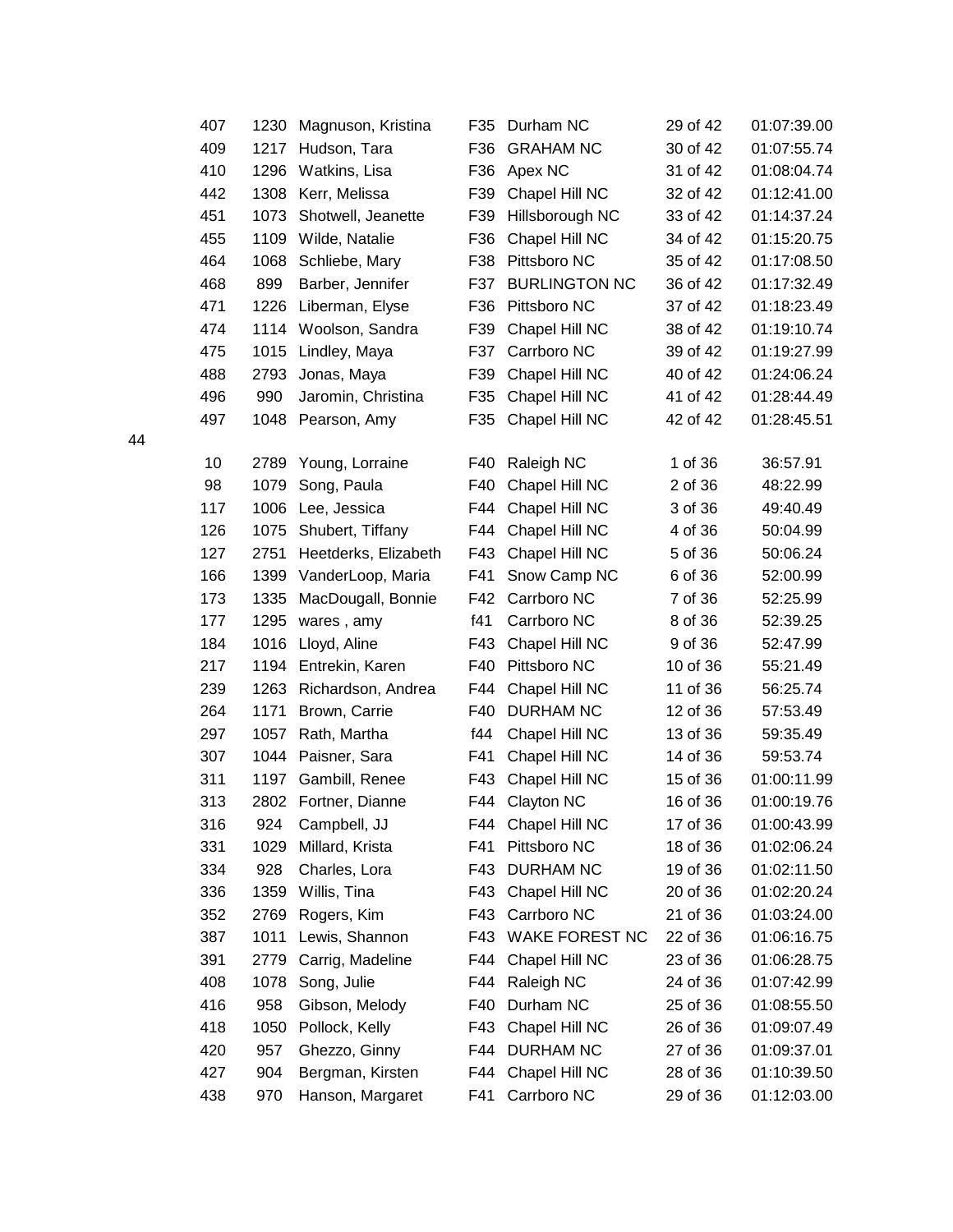|    | 447 | 1129 | Martina, Milinda                          | F42 | Mebane NC        | 30 of 36 | 01:13:52.99 |
|----|-----|------|-------------------------------------------|-----|------------------|----------|-------------|
|    | 450 | 1178 | Cardona, Danielle                         | F43 | Chapel Hill NC   | 31 of 36 | 01:14:23.74 |
|    | 462 | 959  | Gosselin, Tracy                           | F43 | Carrboro NC      | 32 of 36 | 01:17:01.50 |
|    | 466 | 1081 | Strobel, Jennifer                         | F40 | Durham NC        | 33 of 36 | 01:17:17.24 |
|    | 470 | 1311 | Moore, Kristin                            |     | F42 Durham NC    | 34 of 36 | 01:18:12.49 |
|    | 481 | 1036 | Morrison, Susan                           |     | F42 Durham NC    | 35 of 36 | 01:20:08.99 |
|    | 493 | 1101 | Wertley-Rotenberry, Ju F43 Chapel Hill NC |     |                  | 36 of 36 | 01:25:54.49 |
| 49 |     |      |                                           |     |                  |          |             |
|    | 54  | 1223 | Lara-Cinisomo, Sandra F45                 |     | Chapel Hill NC   | 1 of 57  | 44:49.74    |
|    | 62  | 991  | Jaspers, Ilona                            | F45 | Carrboro NC      | 2 of 57  | 45:44.74    |
|    | 93  | 1072 | Shofer, Sharon                            | F45 | Chapel Hill NC   | 3 of 57  | 48:08.74    |
|    | 123 | 2754 | Hannan, Hannah                            | F48 | Chapel Hill NC   | 5 of 57  | 49:59.99    |
|    | 124 | 979  | Hickerson, Michelle                       | F45 | Chapel Hill NC   | 6 of 57  | 50:00.74    |
|    | 129 | 1032 | Montaquila, Jill                          | F47 | Pittsboro NC     | 7 of 57  | 50:08.51    |
|    | 148 | 1092 | Towe, Elizabeth Terra                     | F48 | Hillsborough NC  | 8 of 57  | 51:04.49    |
|    | 154 | 1243 | Ollila, Mary                              | F49 | Chapel Hill NC   | 9 of 57  | 51:25.49    |
|    | 168 | 2755 | kern, terry                               | f46 | Chapel Hill NC   | 10 of 57 | 52:08.99    |
|    | 199 | 2780 | Berrien, Kate                             | F45 | Hillsborough NC  | 11 of 57 | 54:07.00    |
|    | 210 | 1332 | Keane, Julie                              | F45 | Chapel Hill NC   | 12 of 57 | 55:00.50    |
|    | 216 | 2784 | Kinyamu, Harriet                          | F49 | Cary NC          | 13 of 57 | 55:19.24    |
|    | 219 | 922  | Calhoun, Linh                             | F46 | Chapel Hill NC   | 14 of 57 | 55:30.99    |
|    | 230 | 1279 | Sutton, Anne                              | F48 | Durham NC        | 15 of 57 | 56:05.74    |
|    | 236 | 1258 | Prince, Katya                             | F48 | Durham NC        | 16 of 57 | 56:20.74    |
|    | 260 | 1298 | Wessell, Laura                            | F46 | Hillsborough NC  | 17 of 57 | 57:40.99    |
|    | 266 | 2770 | McDonough, Susan                          | F46 | Carrboro NC      | 18 of 57 | 57:55.50    |
|    | 267 | 950  | Douillet, Christelle                      | F46 | Chapel Hill NC   | 19 of 57 | 57:57.99    |
|    | 268 | 980  | Himmel, Theresa                           | F46 | Chapel Hill NC   | 20 of 57 | 57:59.74    |
|    | 279 | 945  | Davis, Sonia                              | F48 | Chapel Hill NC   | 21 of 57 | 58:42.25    |
|    | 292 | 951  | Duncan, Catherine                         | f49 | Chapel Hill NC   | 22 of 57 | 59:06.74    |
|    | 302 | 1133 | Pizzagalli, Mia                           | F47 | Chapel Hill NC   | 23 of 57 | 59:41.74    |
|    | 305 | 917  | Bruno, Elizabeth                          | F49 | Chapel Hill NC   | 24 of 57 | 59:52.75    |
|    | 314 | 2764 | Mouw, Sheri                               | F46 | Chapel Hill NC   | 25 of 57 | 01:00:23.99 |
|    | 323 | 910  | Boggess, Kim                              | F49 | Chapel Hill NC   | 26 of 57 | 01:01:36.75 |
|    | 325 | 1099 | Watterson, Carolyn                        | F47 | Pittsboro NC     | 27 of 57 | 01:01:47.24 |
|    | 330 | 1077 | Smith, Kathryn                            | F48 | Carrboro NC      | 28 of 57 | 01:01:55.74 |
|    | 333 | 1347 | Simpson-Vos, Juliellen                    | F45 | Durham NC        | 29 of 57 | 01:02:11.49 |
|    | 340 | 1142 | traister, stacey                          | F48 | <b>GRAHAM NC</b> | 30 of 57 | 01:02:37.49 |
|    | 359 | 1302 | Cherry, Diane                             | F46 | Raleigh NC       | 31 of 57 | 01:03:34.24 |
|    | 372 | 1176 | Cannon, Lori                              | F47 | Chapel Hill NC   | 32 of 57 | 01:04:59.24 |
|    | 375 | 2775 | Cotton, Christine                         | F49 | Chapel Hill NC   | 33 of 57 | 01:05:05.25 |
|    | 384 | 933  | Copeland, Valerie                         | F46 | Chapel Hill NC   | 34 of 57 | 01:05:28.74 |
|    | 386 | 998  | kilts, priscilla                          | f46 | Durham NC        | 35 of 57 | 01:06:16.49 |
|    | 396 | 1388 | davis, latanya                            | F47 | Chapel Hill NC   | 36 of 57 | 01:06:38.99 |
|    | 399 | 1169 | Brewster, Wendy                           | F48 | Chapel Hill NC   | 37 of 57 | 01:06:48.23 |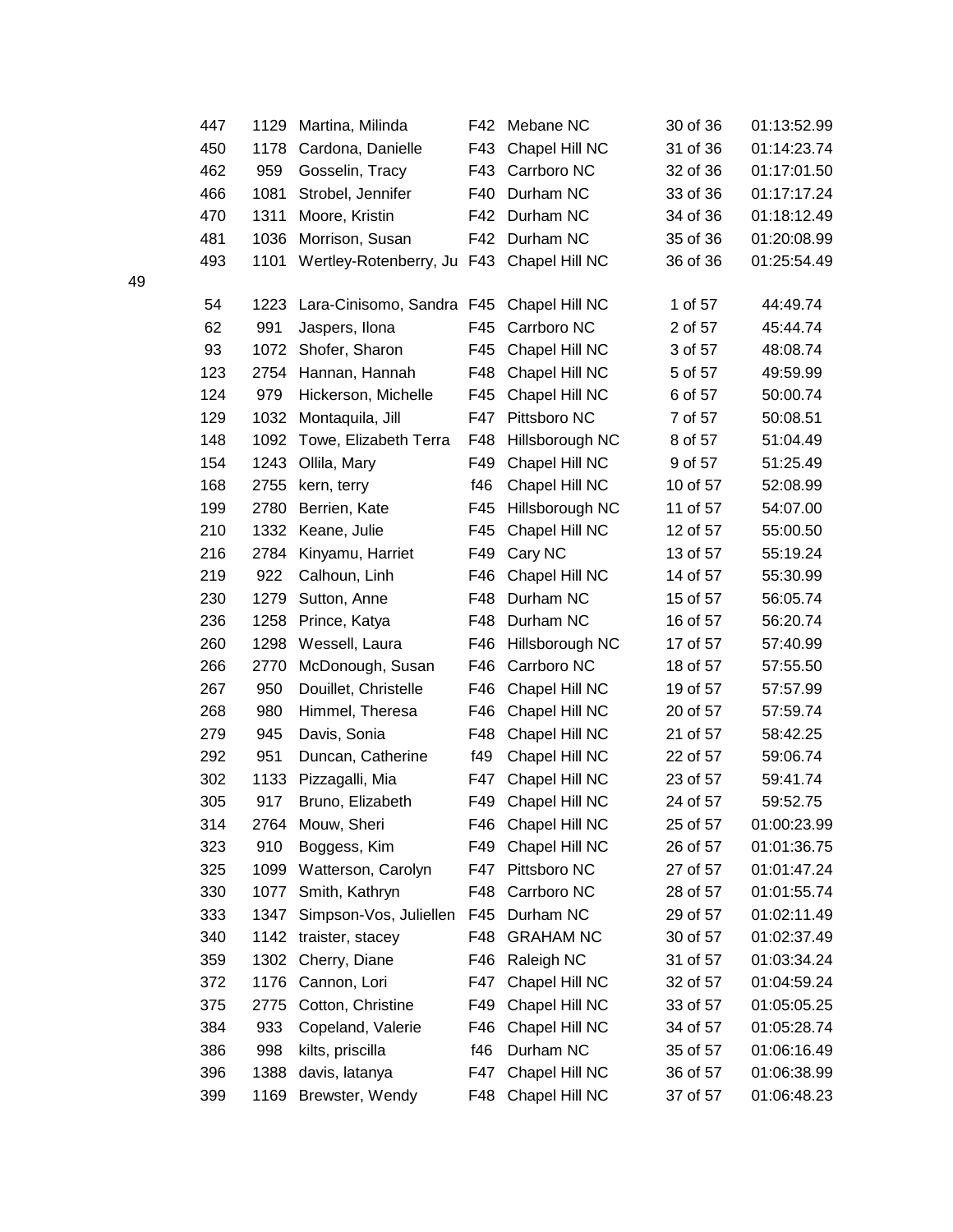|    | 400 | 1236 | miller-sethi, faith  | F49             | Chapel Hill NC       | 38 of 57 | 01:06:50.24 |
|----|-----|------|----------------------|-----------------|----------------------|----------|-------------|
|    | 401 | 1141 | Stegman, Karen       | F45             | Chapel Hill NC       | 39 of 57 | 01:06:51.24 |
|    | 402 | 1124 | Fenhagen, caitlin    | F45             | Chapel Hill NC       | 40 of 57 | 01:06:51.75 |
|    | 404 | 1238 | Morovati, Meredith   | F45             | Carrboro NC          | 41 of 57 | 01:07:16.00 |
|    | 421 | 1195 | Erb, Carol           | F49             | <b>BURLINGTON NC</b> | 42 of 57 | 01:09:38.49 |
|    | 422 | 1349 | Slaven, Cassandra    | F45             | <b>RALEIGH NC</b>    | 43 of 57 | 01:10:12.49 |
|    | 423 | 1136 | rodriguez, sandra    | F45             | Chapel Hill NC       | 44 of 57 | 01:10:25.99 |
|    | 425 | 1208 | Hackney, Loretta     | F45             | Chapel Hill NC       | 45 of 57 | 01:10:36.74 |
|    | 433 | 971  | Hanson-Baldauf, Dana | F45             | Chapel Hill NC       | 46 of 57 | 01:10:56.01 |
|    | 439 | 1054 | Powers, Maria        | F48             |                      | 47 of 57 | 01:12:06.24 |
|    | 444 | 1210 | Hammond, Elaine      | F48             | Durham NC            | 48 of 57 | 01:12:41.99 |
|    | 448 | 1130 | McCormick, Deborah   | F47             | Chapel Hill NC       | 49 of 57 | 01:14:07.99 |
|    | 449 | 1012 | leyden, melanie      | f48             | Durham NC            | 50 of 57 | 01:14:17.24 |
|    | 456 | 1314 | Althouse, Linda      | F48             | Chapel Hill NC       | 51 of 57 | 01:15:20.76 |
|    | 459 | 1246 | Pass, Kristen        | F45             | Chapel Hill NC       | 52 of 57 | 01:16:32.01 |
|    | 463 | 1256 | Plambeck, Mary Ann   | F48             | Hillsborough NC      | 53 of 57 | 01:17:01.75 |
|    | 469 | 1360 | wilson, leslie       | F49             | Durham NC            | 54 of 57 | 01:18:12.25 |
|    | 485 | 1132 | Metheny, Vikki       | F47             | <b>DURHAM NC</b>     | 55 of 57 | 01:21:51.99 |
|    | 499 | 1333 | kohout, Melissa      | F49             | Carrboro NC          | 56 of 57 | 01:29:17.49 |
|    | 500 | 1366 | Baca, Marne          |                 | F48 Carrboro NC      | 57 of 57 | 01:31:39.74 |
| 54 |     |      |                      |                 |                      |          |             |
|    | 120 | 1110 | Wilkinson, Kari      | F <sub>53</sub> | Mebane NC            | 1 of 29  | 49:54.49    |
|    | 143 | 929  | Chesser, Susan       | F <sub>51</sub> | Durham NC            | 2 of 29  | 50:54.74    |
|    | 158 | 2783 | Hankins, Heidi       | F <sub>50</sub> | Chapel Hill NC       | 3 of 29  | 51:41.99    |
|    | 195 | 1027 | McLeod, Leigh        | F <sub>50</sub> | Chapel Hill NC       | 4 of 29  | 53:59.99    |
|    | 206 | 1100 | Weeks, Cyndy         | F <sub>50</sub> | Carrboro NC          | 5 of 29  | 54:41.25    |
|    | 228 | 1323 | Elliott, Joanneke    | F51             | Carrboro NC          | 6 of 29  | 56:00.24    |
|    | 256 | 1206 | Grill, Julie         | F <sub>50</sub> | Chapel Hill NC       | 7 of 29  | 57:33.74    |
|    | 259 | 1038 | Nason, Ellen         | F <sub>51</sub> |                      | 8 of 29  | 57:40.74    |
|    | 272 | 983  | Holland, Holly       | F <sub>52</sub> | Chapel Hill NC       | 9 of 29  | 58:08.76    |
|    | 275 | 1059 | Richardson, Julie    | F <sub>51</sub> | Chapel Hill NC       | 10 of 29 | 58:27.49    |
|    | 288 |      | 1364 Armstrong, Jen  | F53             | Chapel Hill NC       | 11 of 29 | 59:01.25    |
|    | 289 | 1327 | Hede, Karyn          | F <sub>50</sub> | Chapel Hill NC       | 12 of 29 | 59:02.24    |
|    | 293 | 1002 | la via, maria        | f51             | Chapel Hill NC       | 13 of 29 | 59:06.99    |
|    | 299 | 2773 | Meyer, Jaye          | F <sub>53</sub> | Chapel Hill NC       | 14 of 29 | 59:35.50    |
|    | 321 | 1049 | Perry, Susan         | F <sub>50</sub> | Chapel Hill NC       | 15 of 29 | 01:01:15.74 |
|    | 332 | 1212 | Haskins, Teri        | F <sub>53</sub> | Chapel Hill NC       | 16 of 29 | 01:02:07.74 |
|    | 338 | 1345 | Scurtu, Adrienne     | F <sub>53</sub> | Hillsborough NC      | 17 of 29 | 01:02:20.75 |
|    | 345 | 2752 | Van Ark, Gwen        | F <sub>50</sub> | Carrboro NC          | 18 of 29 | 01:02:49.49 |
|    | 378 | 1220 | Kimbell, Julie       | F54             | Chapel Hill NC       | 19 of 29 | 01:05:09.24 |
|    | 405 | 892  | Archer, Janet        | F54             | Chapel Hill NC       | 20 of 29 | 01:07:17.99 |
|    | 426 | 1003 | Lawrence, Susan      | F <sub>53</sub> | Chapel Hill NC       | 21 of 29 | 01:10:39.25 |
|    | 441 | 1131 | McMiller, Yvette     | f50             | Durham NC            | 22 of 29 | 01:12:40.74 |
|    | 457 | 1204 | Graden, Mayra        | F51             | Chapel Hill NC       | 23 of 29 | 01:16:00.24 |
|    |     |      |                      |                 |                      |          |             |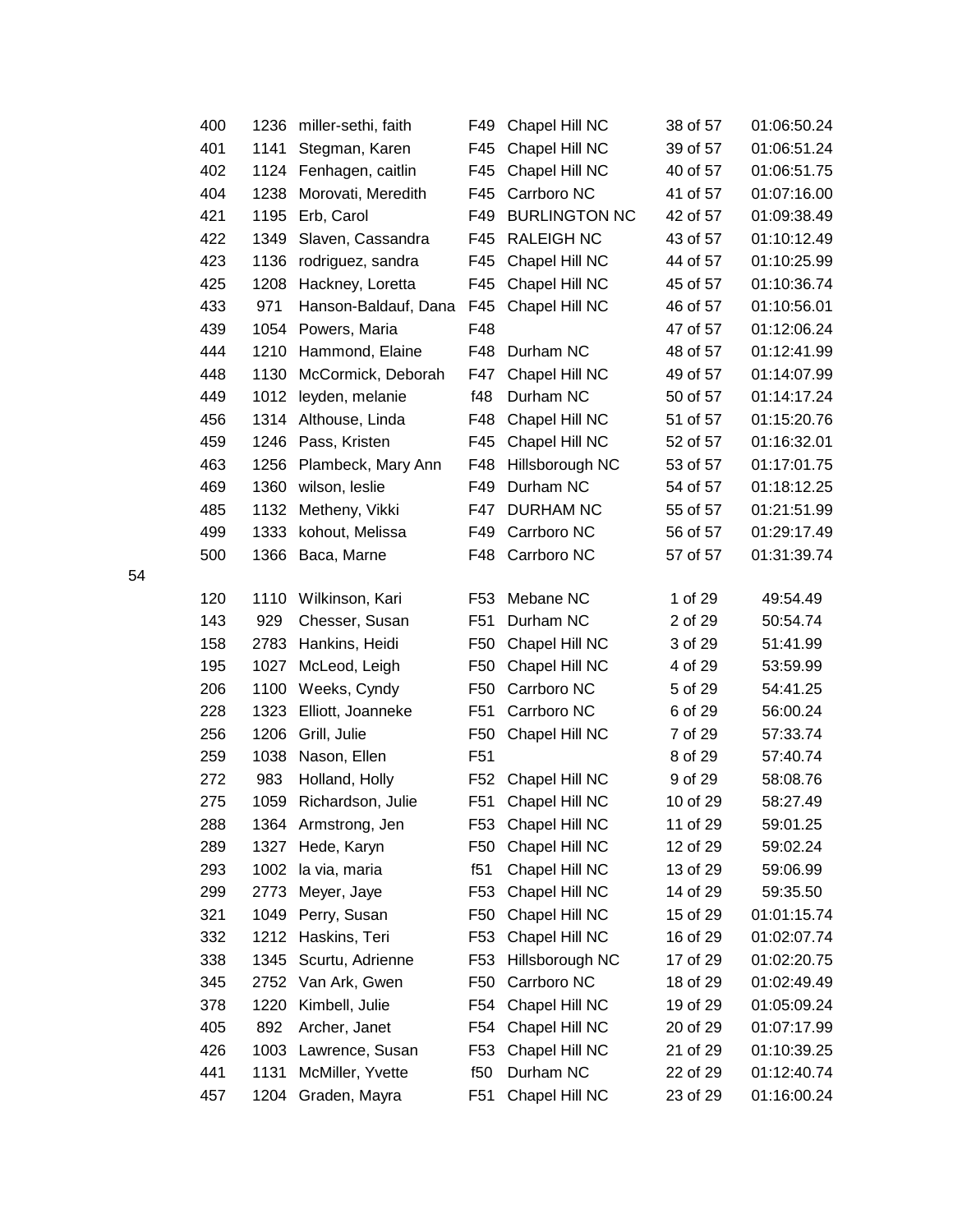|    | 461 | 985  | Howes, Cathy            | F52             | Chapel Hill NC       | 24 of 29   | 01:16:53.99 |
|----|-----|------|-------------------------|-----------------|----------------------|------------|-------------|
|    | 472 | 1165 | Booth, Donna            | F <sub>50</sub> | Hillsborough NC      | 25 of 29   | 01:18:39.00 |
|    | 495 | 1278 | Strickland, Jennifer    | F54             | Carrboro NC          | 26 of 29   | 01:26:53.74 |
|    | 503 | 1262 | Ramsey, Julie           | F54             | Roxboro NC           | 27 of 29   | 01:33:20.76 |
|    | 504 | 1043 | O'Loughlin, Kathleen    | F <sub>54</sub> | Chapel Hill NC       | 28 of 29   | 01:34:51.74 |
|    | 509 | 1287 | Tsin, Judith            | F54             | Chapel Hill NC       | 29 of 29   | 01:42:17.49 |
| 59 |     |      |                         |                 |                      |            |             |
|    | 97  | 1198 | Gardner, Joanne         | F59             | Chapel Hill NC       | 1 of 13    | 48:21.24    |
|    | 119 | 923  | Campbell, Barbara       | F57             | Carrboro NC          | 2 of 13    | 49:45.99    |
|    | 207 | 2759 | mandeville-long, anne   | f <sub>55</sub> | Chapel Hill NC       | 3 of 13    | 54:56.24    |
|    | 221 | 1014 | Li, Vivian              | F <sub>57</sub> | Durham NC            | 4 of 13    | 55:36.74    |
|    | 309 | 939  | Cunningham, Jayne       | F <sub>58</sub> | Hillsborough NC      | 5 of 13    | 01:00:00.26 |
|    | 335 | 992  | Jekubovitch, Nan        | F <sub>58</sub> | Siler City NC        | 6 of 13    | 01:02:16.24 |
|    | 356 | 1098 | Wasiolek, Sue           | f <sub>59</sub> | <b>DURHAM NC</b>     | 7 of 13    | 01:03:31.24 |
|    | 364 | 984  | Horton, Julie           | F <sub>58</sub> | Chapel Hill NC       | 8 of 13    | 01:04:01.49 |
|    | 377 | 961  | Greene, Deb             | F <sub>57</sub> | Chapel Hill NC       | 9 of 13    | 01:05:08.00 |
|    | 435 | 1139 | Simpson, Susan          | F <sub>56</sub> | Chapel Hill NC       | 10 of 13   | 01:11:19.99 |
|    | 436 | 966  | Gumbrecht, Carrie       | F57             | <b>BURLINGTON NC</b> | 11 of 13   | 01:11:31.24 |
|    | 487 | 946  | Dawson, Kim             | F56             | Carrboro NC          | 12 of 13   | 01:23:09.24 |
|    | 511 | 1056 | Ramsey, Teresa          | F <sub>56</sub> |                      | 13 of 13   | 01:42:48.50 |
| 64 |     |      |                         |                 |                      |            |             |
|    | 167 | 885  | Hollmann, Lena          | F63             | Cary NC              | 1 of 9     | 52:06.74    |
|    | 341 | 911  | Boone, Joan             | F61             | <b>Efland NC</b>     | 2 of 9     | 01:02:38.24 |
|    | 430 | 1292 | Walton, Carol           | F62             | <b>DURHAM NC</b>     | 3 of 9     | 01:10:49.99 |
|    | 432 | 1102 | west, tracey            | F61             | Chapel Hill NC       | 4 of 9     | 01:10:53.24 |
|    | 437 | 1275 | Smith, Maryann          | F64             | Pittsboro NC         | 5 of 9     | 01:11:44.49 |
|    | 452 | 1154 | BAKER, LYNDA            | F63             | Chapel Hill NC       | 6 of 9     | 01:14:40.74 |
|    | 477 | 1024 | mccluskey, linda        | f61             | Chapel Hill NC       | 7 of 9     | 01:20:01.74 |
|    | 484 | 1241 | O'Brien, Lynne          | F63             | Carrboro NC          | 8 of 9     | 01:21:16.74 |
|    | 490 | 1037 | Murrah, Valerie         | F63             | Chapel Hill NC       | 9 of 9     | 01:24:56.99 |
| 69 |     |      |                         |                 |                      |            |             |
|    | 367 | 1148 | Anderson, Sheelagh      | F67             | Carrboro NC          | 1 of $4$   | 01:04:26.74 |
|    | 411 | 941  | Cupitt, Julia           | F66             | <b>DURHAM NC</b>     | 2 of 4     | 01:08:18.49 |
|    | 431 | 1164 | Blotzer, Linda          | F69             | Pittsboro NC         | 3 of 4     | 01:10:51.99 |
|    | 460 | 976  | Haywood, Marion         | F67             | Chapel Hill NC       | 4 of 4     | 01:16:32.26 |
| 74 |     |      |                         |                 |                      |            |             |
|    | 403 | 1362 | Yeowell, Heather        | F74             | Chapel Hill NC       | $1$ of $3$ | 01:06:56.26 |
|    | 482 | 2763 | McKown, Mary            | F72             | Chapel Hill NC       | 3 of 3     | 01:20:38.49 |
| 79 |     |      |                         |                 |                      |            |             |
|    | 479 |      | 1265 Roggenbuck, Sharon |                 | F75 Hillsborough NC  | 2 of 3     | 01:20:06.99 |
|    |     |      |                         |                 |                      |            |             |
|    |     |      |                         |                 |                      |            |             |
|    |     |      |                         |                 |                      |            |             |

**Male**

5 to 9

|  | 370 2777 Godfrey, Logan | M9 Chapel Hill NC | 1 of 2 | 01:04:43.00 |
|--|-------------------------|-------------------|--------|-------------|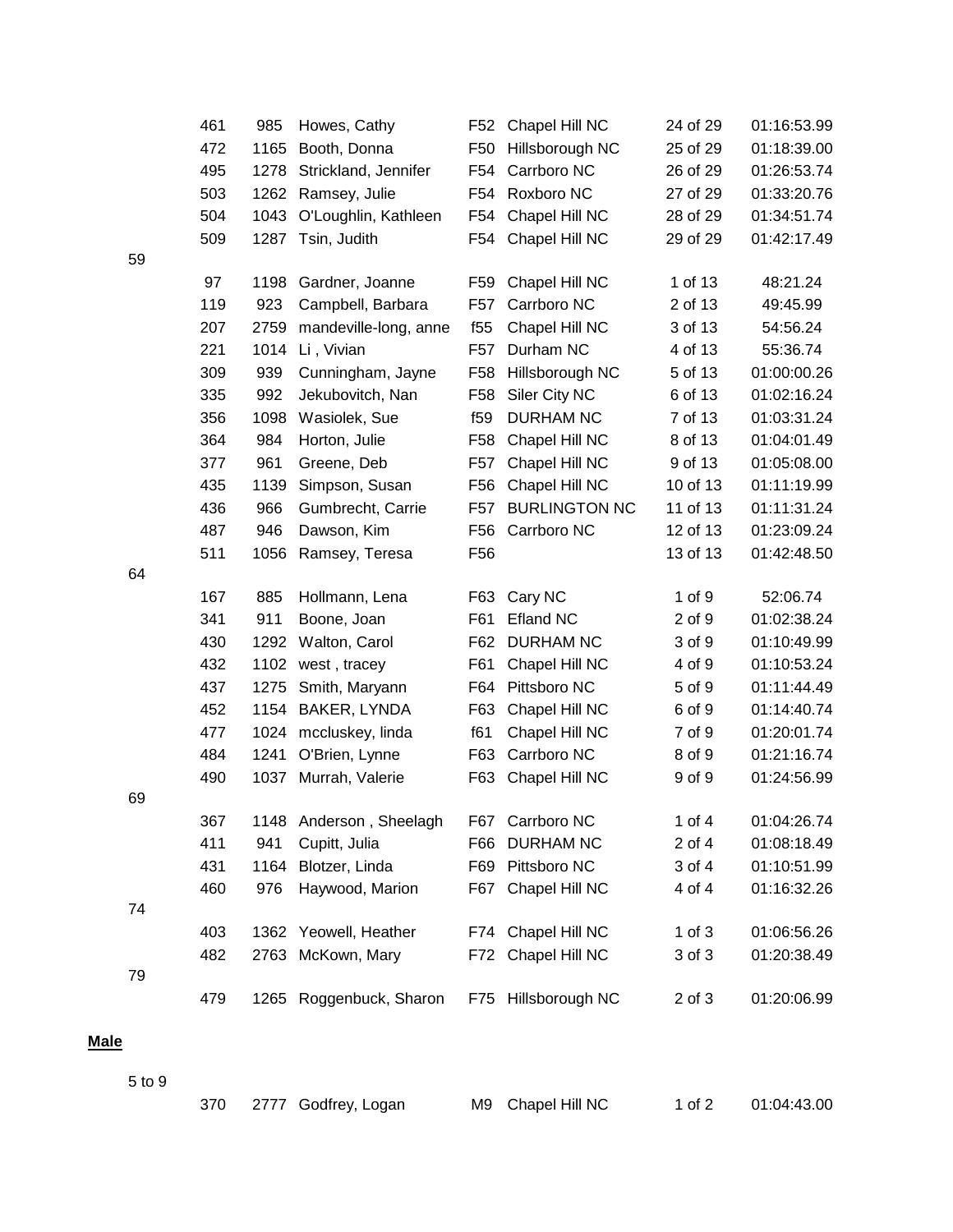|    | 473              | 938  | Cummings, Aaron       | M8  | Chapel Hill NC     | 2 of 2     | 01:19:09.99 |
|----|------------------|------|-----------------------|-----|--------------------|------------|-------------|
| 14 |                  |      |                       |     |                    |            |             |
|    | 83               | 1185 | Daley, Lucas          |     | M10 Carrboro NC    | 1 of 9     | 47:27.49    |
|    | 134              | 2791 | Calhoun, Ben          |     | M12 Chapel Hill NC | 2 of 9     | 50:36.74    |
|    | 135              | 1306 | Goldstein, Duncan     |     | M10 Carrboro NC    | 3 of 9     | 50:36.75    |
|    | 141              |      | 1247 Patten, Charlie  |     | M12 Durham NC      | 4 of 9     | 50:48.49    |
|    | 142              | 1249 | Patten, Trevor        |     | M12 Durham NC      | 5 of 9     | 50:53.49    |
|    | 229              | 1340 | Morovati, Max         |     | M13 Carrboro NC    | 6 of 9     | 56:01.74    |
|    | 373              | 2774 | Cotton, Michael       |     | M12 Chapel Hill NC | 7 of 9     | 01:05:00.49 |
|    | 414              | 1383 | Usinger, Emil         |     | M14 Carrboro NC    | 8 of 9     | 01:08:51.25 |
|    | 428              | 1277 | Straub, James         |     | M11 Chapel Hill NC | 9 of 9     | 01:10:40.25 |
| 19 |                  |      |                       |     |                    |            |             |
|    | 29               | 1372 | Kmiec, Harry          |     | M15 Chapel Hill NC | $1$ of $3$ | 41:14.42    |
|    | 118              | 908  | Board, Anthony        |     | M15 DURHAM NC      | $2$ of $3$ | 49:42.49    |
|    | 237              | 1261 | Ramsey, Adam          |     | M16 Roxboro NC     | 3 of 3     | 56:23.24    |
| 24 |                  |      |                       |     |                    |            |             |
|    | 4                | 2768 | Vollmer, Ben          |     | M24 Carrboro NC    | $1$ of $6$ | 33:15.16    |
|    | 21               | 1227 | Lin, Reikan           |     | M24 Carrboro NC    | $2$ of $6$ | 38:49.16    |
|    | 22               | 1310 | thomas, shaun         |     | M23 Chapel Hill NC | 3 of 6     | 38:54.41    |
|    | 75               | 989  | Inman, Matthew        |     | M22 Chapel Hill NC | 4 of 6     | 46:47.25    |
|    | 138              | 1346 | Sherman, Bradford     |     | M21 Chapel Hill NC | 5 of 6     | 50:40.49    |
|    | 161              | 1354 | Ullman, Alexander     |     | m21 Chapel Hill NC | 6 of 6     | 51:52.74    |
| 29 |                  |      |                       |     |                    |            |             |
|    | 1                | 883  | Baker, Brock          |     | M27 Chapel Hill NC | 1 of 28    | 31:25.16    |
|    | 3                | 1312 | Torphy, Bobby         | M25 | Chapel Hill NC     | 2 of 28    | 33:07.66    |
|    | 5                | 1254 | Petralia, Jake        |     | M28 Chapel Hill NC | 3 of 28    | 34:16.67    |
|    | 6                | 1222 | Kotlarski, Matthew    |     | M29 Chapel Hill NC | 4 of 28    | 35:08.80    |
|    | 8                | 1270 | Schulte, Daniel       |     | M26 DURHAM NC      | 5 of 28    | 36:01.91    |
|    | $\boldsymbol{9}$ | 1328 | Hogan, Michael        |     | M25 Chapel Hill NC | 6 of 28    | 36:46.16    |
|    | 11               | 1343 | Rodriguez, Humberto   |     | M27 Carrboro NC    | 7 of 28    | 37:07.41    |
|    | 17               |      | 1290 Wallace, Matthew |     | M25 Durham NC      | 8 of 28    | 38:12.91    |
|    | 18               | 1193 | English, Addison      |     | M25 Raleigh NC     | 9 of 28    | 38:14.16    |
|    | 23               | 1342 | Pearson, Alex         | M29 | Chapel Hill NC     | 10 of 28   | 38:59.41    |
|    | 25               | 1182 | Chung, Steven         | M27 | <b>DURHAM NC</b>   | 11 of 28   | 40:19.41    |
|    | 37               | 1376 | Nichols, Mark         | M29 | Raleigh NC         | 12 of 28   | 43:13.16    |
|    | 53               | 1177 | Cannon, Matthew       |     | M28 Califon NJ     | 13 of 28   | 44:37.74    |
|    | 70               | 1150 | Andruejol, johan      |     | M26 Carrboro NC    | 14 of 28   | 46:20.49    |
|    | 71               | 1235 | Meyer, Beau           | M26 | Chapel Hill NC     | 15 of 28   | 46:23.99    |
|    | 112              | 1385 | van Zessen, Ruud      | M26 | Chapel Hill NC     | 16 of 28   | 49:22.99    |
|    | 169              | 2750 | Ayers, Jordan         | M27 | Durham NC          | 17 of 28   | 52:15.99    |
|    | 175              | 1225 | Lenarz, Adam          | M29 | Durham NC          | 18 of 28   | 52:32.49    |
|    | 245              | 1397 | Ryabichenko, Andriy   |     | M29 CARY NC        | 19 of 28   | 56:35.50    |
|    | 249              | 1375 | Mikhaylyants, Vadim   |     | M25 Chapel Hill NC | 20 of 28   | 56:45.49    |
|    | 253              |      | 1402 Wells, Ryan      |     | M25 Raleigh NC     | 21 of 28   | 57:16.49    |
|    |                  |      |                       |     |                    |            |             |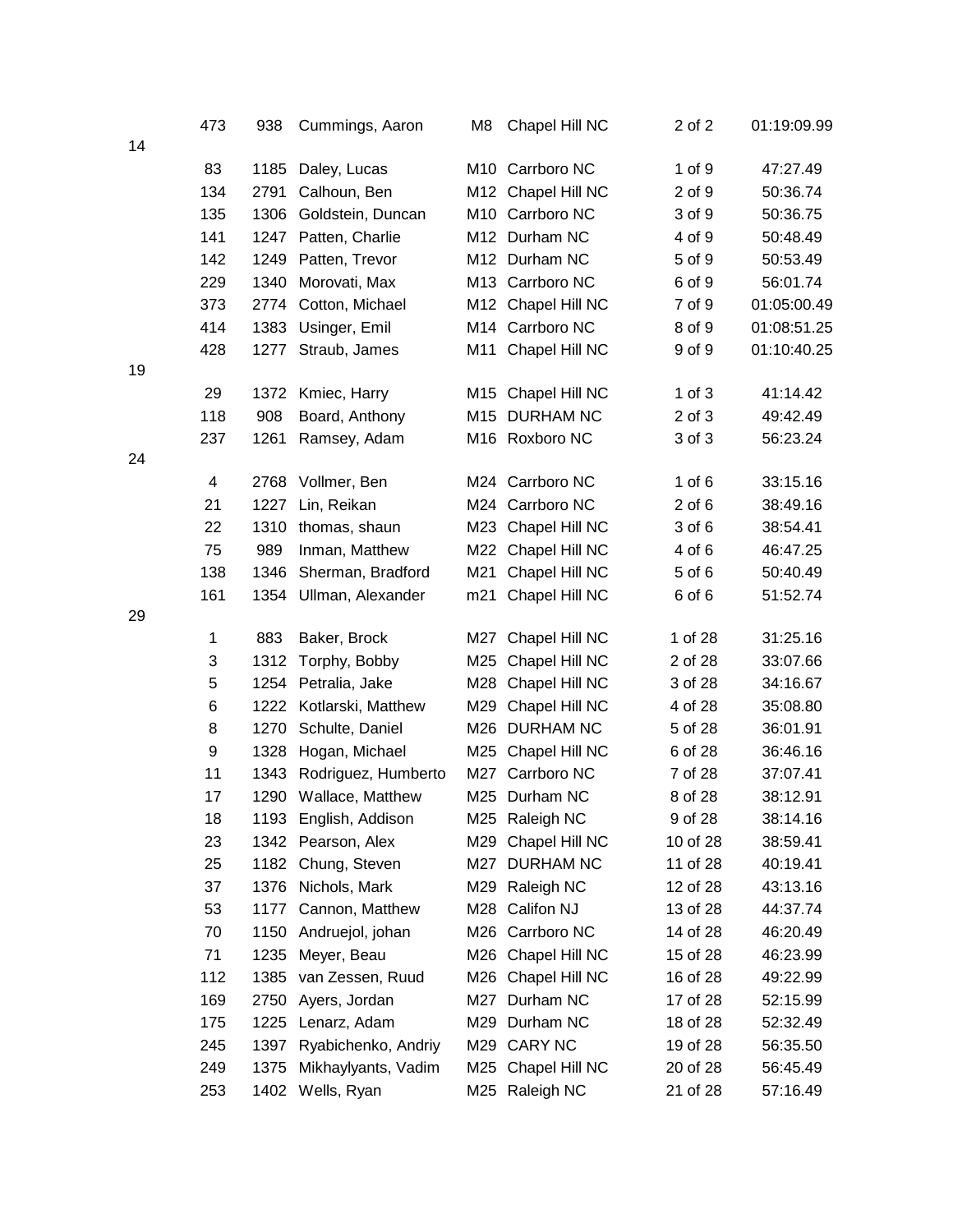|    | 255            | 890  | alston, kwame          |     | m25 Carrboro NC     | 22 of 28 | 57:26.25    |
|----|----------------|------|------------------------|-----|---------------------|----------|-------------|
|    | 303            | 1392 | Krishnan, Arun         |     | M28 Durham NC       | 23 of 28 | 59:50.49    |
|    | 326            | 1008 | Leet, Alex             |     | M29 Raleigh NC      | 24 of 28 | 01:01:48.00 |
|    | 361            | 2799 | Childress, Daniel      |     | M26 DURHAM NC       | 25 of 28 | 01:03:54.99 |
|    | 368            |      | 1134 Ponikvar, Anthony | M25 | Chapel Hill NC      | 26 of 28 | 01:04:37.25 |
|    | 388            | 1361 | Woss, Greg             | M27 | Chapel Hill NC      | 27 of 28 | 01:06:26.25 |
|    | 392            | 944  | David, James           |     | M26 Carrboro NC     | 28 of 28 | 01:06:30.24 |
| 34 |                |      |                        |     |                     |          |             |
|    | $\overline{2}$ | 1251 | Peters, Jonathan       |     | M30 Carrboro NC     | 1 of 17  | 31:59.32    |
|    | 13             | 949  | Dlugo, Darren          |     | M34 Chapel Hill NC  | 2 of 17  | 37:22.41    |
|    | 19             | 1089 | Timp, Kevin            | M31 | Chapel Hill NC      | 3 of 17  | 38:21.41    |
|    | 34             | 1167 | Brecher, Brad          | M30 | Chapel Hill NC      | 4 of 17  | 42:24.66    |
|    | 39             | 1331 | Kajitani, Ikuo         | M33 | Chapel Hill NC      | 5 of 17  | 43:23.91    |
|    | 80             | 1187 | Dizon, Mitch           | M30 | Chapel Hill NC      | 6 of 17  | 47:09.74    |
|    | 99             | 1319 | Bruno, Dario           | M34 | Chapel Hill NC      | 7 of 17  | 48:36.49    |
|    | 105            | 1216 | Hu, Shijia             | M31 | Chapel Hill NC      | 8 of 17  | 48:57.74    |
|    | 111            | 1153 | Bader, Matthew         | M31 | Durham NC           | 9 of 17  | 49:17.49    |
|    | 122            | 1172 | Budin, Francois        | M30 | Chapel Hill NC      | 10 of 17 | 49:55.99    |
|    | 137            | 1309 | Leffler, Fred          |     | M30 DURHAM NC       | 11 of 17 | 50:39.99    |
|    | 155            | 1173 | Bundy, Terence         | M31 | Chapel Hill NC      | 12 of 17 | 51:27.75    |
|    | 172            | 1213 | Hemelt, Steve          | M32 | Carrboro NC         | 13 of 17 | 52:25.24    |
|    | 193            | 886  | Adams, Brian           |     | M31 Mebane NC       | 14 of 17 | 53:41.74    |
|    | 265            | 915  | Breito, Nathan         |     | M32 Durham NC       | 15 of 17 | 57:54.74    |
|    | 350            | 1344 | Sabin, Jason           | M31 | <b>CARY NC</b>      | 16 of 17 | 01:03:08.24 |
|    | 351            | 1389 | de Jong, Eelco         |     | M30 Chapel Hill NC  | 17 of 17 | 01:03:22.74 |
| 39 |                |      |                        |     |                     |          |             |
|    | 33             | 1329 | Hullum, Jeremy         |     | M39 Durham NC       | 1 of 28  | 42:14.16    |
|    | 35             | 1313 | Smith, Jason           | M35 | Cary NC             | 2 of 28  | 42:29.55    |
|    | 44             | 968  | Halevy, Avner          | M37 | Chapel Hill NC      | 3 of 28  | 43:44.47    |
|    | 45             | 974  | Hassin, Bryan          | M35 | Chapel Hill NC      | 4 of 28  | 43:45.91    |
|    | 73             | 1091 | totten, brian          |     | m37 Durham NC       | 5 of 28  | 46:35.49    |
|    | 77             | 2760 | Gazda, Stephen         |     | M35 Chapel Hill NC  | 6 of 28  | 46:59.25    |
|    | 82             | 1379 | rowe, miles            | M39 | Durham NC           | 7 of 28  | 47:18.49    |
|    | 87             | 1339 | McClanahan, Jon        | M36 | Chapel Hill NC      | 8 of 28  | 47:36.99    |
|    | 113            | 1300 | Young, Timothy         |     | M38 Durham NC       | 9 of 28  | 49:23.99    |
|    | 114            | 1336 | MacKay, Douglas        |     | M35 Carrboro NC     | 10 of 28 | 49:24.75    |
|    | 115            | 965  | guiteras, raymond      | m39 | College Park MD     | 11 of 28 | 49:29.76    |
|    | 136            | 1095 | Tweedy, Jonathan       | M36 | Carrboro NC         | 12 of 28 | 50:37.49    |
|    | 164            | 1061 | Roberts, Jason         |     | M38 Chapel Hill NC  | 13 of 28 | 51:55.74    |
|    | 174            | 1074 | Shotwell, John         |     | M37 Hillsborough NC | 14 of 28 | 52:29.74    |
|    | 186            | 919  | Butt, Craig            | M39 | <b>DURHAM NC</b>    | 15 of 28 | 52:51.00    |
|    | 192            | 1022 | Matthews, David        | M38 | Carrboro NC         | 16 of 28 | 53:30.99    |
|    | 200            | 1106 | White, Adam            |     | M38 Durham NC       | 17 of 28 | 54:08.74    |
|    | 212            | 1352 | Swanson, Jeff          |     | M37 Chapel Hill NC  | 18 of 28 | 55:13.99    |
|    |                |      |                        |     |                     |          |             |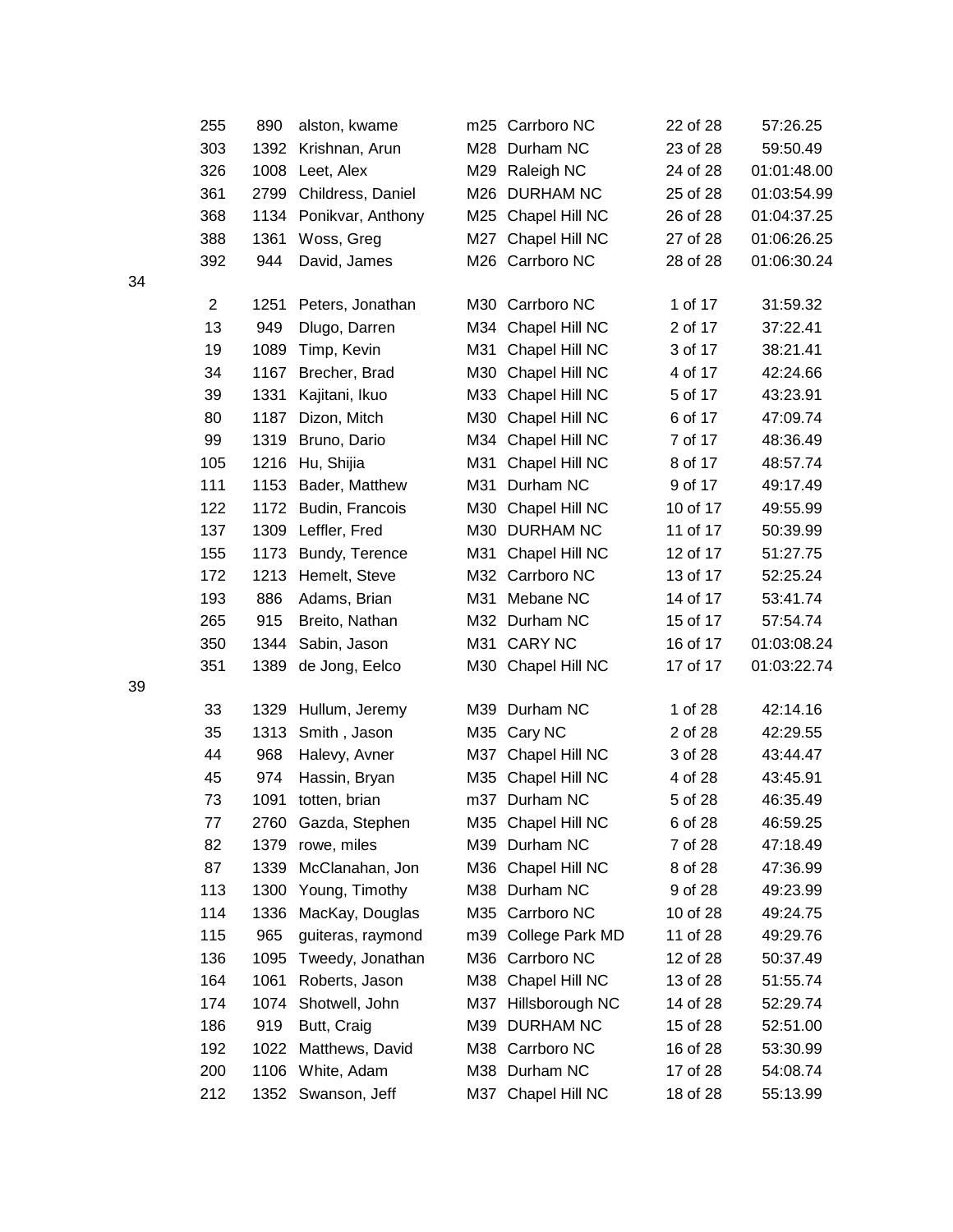|    | 244 | 1381 | Stuber, Garret        |     | M36 Pittsboro NC     | 19 of 28 | 56:34.49    |
|----|-----|------|-----------------------|-----|----------------------|----------|-------------|
|    | 306 | 1007 | Lee, Richard          |     | M36 Chapel Hill NC   | 20 of 28 | 59:52.99    |
|    | 310 | 912  | Bowers, Albert        | M36 | Chapel Hill NC       | 21 of 28 | 01:00:00.27 |
|    | 317 | 2771 | Massai, Neil          | M38 | Mebane NC            | 22 of 28 | 01:00:44.99 |
|    | 329 | 1039 | Nichols, George       | M38 | Chapel Hill NC       | 23 of 28 | 01:01:55.26 |
|    | 348 | 1374 | McKay, Daniel         | M38 | Carrboro NC          | 24 of 28 | 01:02:58.49 |
|    | 394 | 936  | Coyle, Thomas         | M39 | Durham NC            | 25 of 28 | 01:06:36.00 |
|    | 443 | 1307 | Kerr, Matt            | M39 | Chapel Hill NC       | 26 of 28 | 01:12:41.25 |
|    | 454 | 1158 | Barnes, Glenn         |     | M37 GRAHAM NC        | 27 of 28 | 01:14:45.50 |
|    | 498 |      | 1394 Pearson, Michael |     | M35 Chapel Hill NC   | 28 of 28 | 01:28:45.74 |
| 44 |     |      |                       |     |                      |          |             |
|    | 12  |      | 1324 Francis, Paul    |     | M40 Durham NC        | 1 of 29  | 37:17.85    |
|    | 14  | 2787 | Guo, Shan             | M41 |                      | 2 of 29  | 37:41.67    |
|    | 38  | 1018 | Luck, Mitchell        | M41 | Chapel Hill NC       | 3 of 29  | 43:19.91    |
|    | 52  | 1202 | giordano, chris       |     | M40 Chapel Hill NC   | 4 of 29  | 44:33.74    |
|    | 56  | 1066 | Savage, Eric          | M44 | Chapel Hill NC       | 5 of 29  | 44:55.99    |
|    | 79  | 993  | jhaveri, ravi         |     | M43 DURHAM NC        | 6 of 29  | 47:03.49    |
|    | 90  | 1159 | Barritt, Alfred       | M40 | Chapel Hill NC       | 7 of 29  | 47:46.74    |
|    | 91  | 960  | Graham, Nicholas      | M42 | Chapel Hill NC       | 8 of 29  | 47:59.24    |
|    | 95  | 1179 | Caren, Neal           | M41 | Chapel Hill NC       | 9 of 29  | 48:15.74    |
|    | 96  | 2778 | Godfrey, Jake         | M41 | Chapel Hill NC       | 10 of 29 | 48:18.24    |
|    | 103 | 2756 | Schmitz, William      |     | M42 Chapel Hill NC   | 11 of 29 | 48:48.24    |
|    | 108 | 1093 | Trudeau, Evan         | M40 | Chapel Hill NC       | 12 of 29 | 49:11.99    |
|    | 171 | 1301 | Zuiker, Anton         | M44 | Chapel Hill NC       | 13 of 29 | 52:23.99    |
|    | 176 | 927  | Chaney, Edward        |     | M42 Chapel Hill NC   | 14 of 29 | 52:37.50    |
|    | 180 | 1157 | Barnes, Edward        |     | M41 Durham NC        | 15 of 29 | 52:42.25    |
|    | 181 | 2790 | Miller, Tim           |     | M41 DURHAM NC        | 16 of 29 | 52:42.49    |
|    | 190 | 1023 | Matthews, Greg        |     | M42 Sanford NC       | 17 of 29 | 53:24.74    |
|    | 202 | 1070 | Seils, Damon          |     | M41 Carrboro NC      | 18 of 29 | 54:19.26    |
|    | 203 | 977  | Herrick, Jeffrey      | M41 | Carrboro NC          | 19 of 29 | 54:19.50    |
|    | 204 | 1334 | Lee, Greg             | M41 | Chapel Hill NC       | 20 of 29 | 54:26.74    |
|    | 222 | 925  | Cavanaugh, Mark       |     | m41 Chapel Hill NC   | 21 of 29 | 55:37.24    |
|    | 243 | 947  | Dean, Brad            | M43 | Chapel Hill NC       | 22 of 29 | 56:31.24    |
|    | 262 | 1042 | Novak, Adam           | M41 | Chapel Hill NC       | 23 of 29 | 57:49.24    |
|    | 280 | 1088 | Thomas, Jody          |     | M43 Chapel Hill NC   | 24 of 29 | 58:42.49    |
|    | 291 | 964  | Guerrero, Mark        | M43 | Creedmoor NC         | 25 of 29 | 59:04.99    |
|    | 328 | 909  | Bodenheimer, Thomas   |     | M44 Carrboro NC      | 26 of 29 | 01:01:49.50 |
|    | 344 | 1267 | Rumsey, Jaime         |     | M40 Holly Springs NC | 27 of 29 | 01:02:45.41 |
|    | 354 | 1201 | gibson, scott         | M41 | Durham NC            | 28 of 29 | 01:03:25.99 |
|    | 429 | 930  | Chhorm, Sam           | M41 | Chapel Hill NC       | 29 of 29 | 01:10:40.25 |
| 49 |     |      |                       |     |                      |          |             |
|    | 16  | 2795 | Sexton, Paul          |     | M46 Durham NC        | 1 of 33  | 37:57.16    |
|    | 27  | 1271 | Scribner, Andrew      |     | M46 DURHAM NC        | 2 of 33  | 40:39.91    |
|    | 28  |      | 1199 Gay, Glenn       |     | M48 Durham NC        | 3 of 33  | 41:05.42    |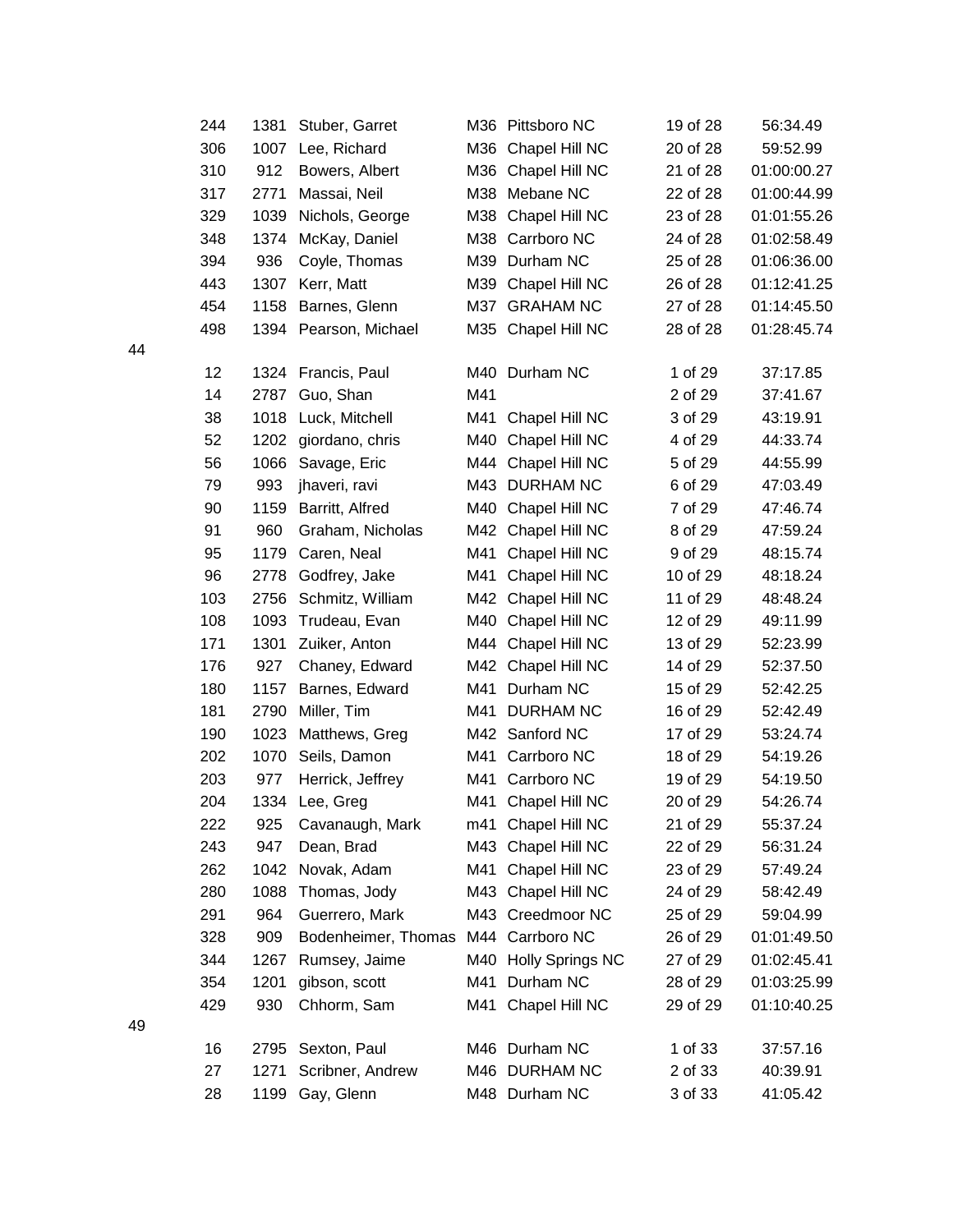|    | 40  | 2794 | Sawyer, Simon          |     | M47 Chapel Hill NC  | 4 of 33  | 43:29.41    |
|----|-----|------|------------------------|-----|---------------------|----------|-------------|
|    | 46  | 1245 | pass, david            | M46 | Chapel Hill NC      | 5 of 33  | 44:01.41    |
|    | 50  | 963  | Grill, Warren          | M47 | Chapel Hill NC      | 6 of 33  | 44:31.74    |
|    | 55  | 2757 | Bizzell, Rodney        | M47 | Raleigh NC          | 7 of 33  | 44:50.24    |
|    | 69  | 2788 | Solomon, Mark          | M45 | Hillsborough NC     | 8 of 33  | 46:17.24    |
|    | 147 | 1069 | Schmidt, Blaine        | m47 | Gaithersburg MD     | 9 of 33  | 51:04.26    |
|    | 156 | 934  | Correia, Joao          | M46 | Durham NC           | 10 of 33 | 51:35.24    |
|    | 157 | 1269 | Salemson, Jeremy       |     | M45 Chapel Hill NC  | 11 of 33 | 51:39.24    |
|    | 178 | 1224 | Lara-Cinisomo, Vincent | M45 | Chapel Hill NC      | 12 of 33 | 52:41.74    |
|    | 188 | 1318 | Brown, Dave            | M48 | Charlotte NC        | 13 of 33 | 53:05.25    |
|    | 189 | 1190 | duncan, richard        | M49 | Chapel Hill NC      | 14 of 33 | 53:05.49    |
|    | 197 | 1367 | Bigler IV, Roy         | M47 | Siler City NC       | 15 of 33 | 54:01.74    |
|    | 198 | 1034 | morningstar, scott     |     | m49 Carrboro NC     | 16 of 33 | 54:05.50    |
|    | 205 | 907  | Blue, Christopher      | M46 | Chapel Hill NC      | 17 of 33 | 54:34.74    |
|    | 226 | 921  | Calhoun, Bill          | M46 | Chapel Hill NC      | 18 of 33 | 55:47.74    |
|    | 233 | 887  | Agusta, Joe            | M49 | Chapel Hill NC      | 19 of 33 | 56:14.74    |
|    | 235 | 1326 | Fried, Mike            | M47 | Chapel Hill NC      | 20 of 33 | 56:19.00    |
|    | 252 | 1233 | Mayo, Rodney           |     | M49 Hillsborough NC | 21 of 33 | 57:13.49    |
|    | 257 | 1128 | Jensen, Chris          | M48 | Chapel Hill NC      | 22 of 33 | 57:37.99    |
|    | 295 | 1276 | Strader, Michael       |     | M48 Durham NC       | 23 of 33 | 59:12.24    |
|    | 308 | 996  | Kapsaskis, Tony        | M49 | Cary NC             | 24 of 33 | 01:00:00.00 |
|    | 312 | 2801 | Fortner, Glenn         | M47 | Clayton NC          | 25 of 33 | 01:00:19.51 |
|    | 320 | 1035 | Morrison, Bill         |     | M47 Durham NC       | 26 of 33 | 01:01:13.99 |
|    | 337 | 1358 | Willis, Monte          | M45 | Chapel Hill NC      | 27 of 33 | 01:02:20.50 |
|    | 342 | 1155 | Balintfy, Joe          | M46 | Carrboro NC         | 28 of 33 | 01:02:41.49 |
|    | 353 | 2776 | Cotton, John           | M49 | Chapel Hill NC      | 29 of 33 | 01:03:25.24 |
|    | 369 | 1250 | Patterson, Evan        | M47 | Chapel Hill NC      | 30 of 33 | 01:04:37.75 |
|    | 382 | 913  | Bowers, Bob            |     | M45 Carrboro NC     | 31 of 33 | 01:05:24.74 |
|    | 434 | 897  | Baldauf, Richard       | M46 | Chapel Hill NC      | 32 of 33 | 01:10:56.49 |
|    | 489 | 1175 | Burns, Walter          | M49 | Chapel Hill NC      | 33 of 33 | 01:24:34.24 |
| 54 |     |      |                        |     |                     |          |             |
|    | 20  | 1025 | McGahan, Patrick       |     | M50 Chapel Hill NC  | 1 of 28  | 38:27.91    |
|    | 31  | 1055 | Prabucki, Bernie       |     | M52 Carrboro NC     | 2 of 28  | 41:48.91    |
|    | 43  | 1252 | Peterson, Eric         |     | M52 Chapel Hill NC  | 3 of 28  | 43:37.17    |
|    | 67  | 2753 | Billings, Ed           |     | M52 Chapel Hill NC  | 4 of 28  | 46:05.00    |
|    | 72  | 2785 | Easthom, James         | M50 | Chapel Hill NC      | 5 of 28  | 46:28.74    |
|    | 116 | 1111 | wilkinson, michael     | m54 | Mebane NC           | 6 of 28  | 49:30.00    |
|    | 131 | 1350 | Strano, Alex           | M50 | Durham NC           | 7 of 28  | 50:24.99    |
|    | 140 | 988  | Hussey, Jon            |     | M52 Chapel Hill NC  | 8 of 28  | 50:47.74    |
|    | 149 | 902  | Beatty, Brian Gyro     | M51 | Hillsborough NC     | 9 of 28  | 51:04.50    |
|    | 151 | 1387 | Cragg, Mike            | M50 | Durham NC           | 10 of 28 | 51:13.49    |
|    | 179 | 1282 | Taylor, Ken            | M51 | Chapel Hill NC      | 11 of 28 | 52:42.25    |
|    | 182 | 1113 | Williams, Joel         | M53 | Mebane NC           | 12 of 28 | 52:43.74    |
|    | 191 |      | 1305 esterley, chris   |     | M51 Chapel Hill NC  | 13 of 28 | 53:25.24    |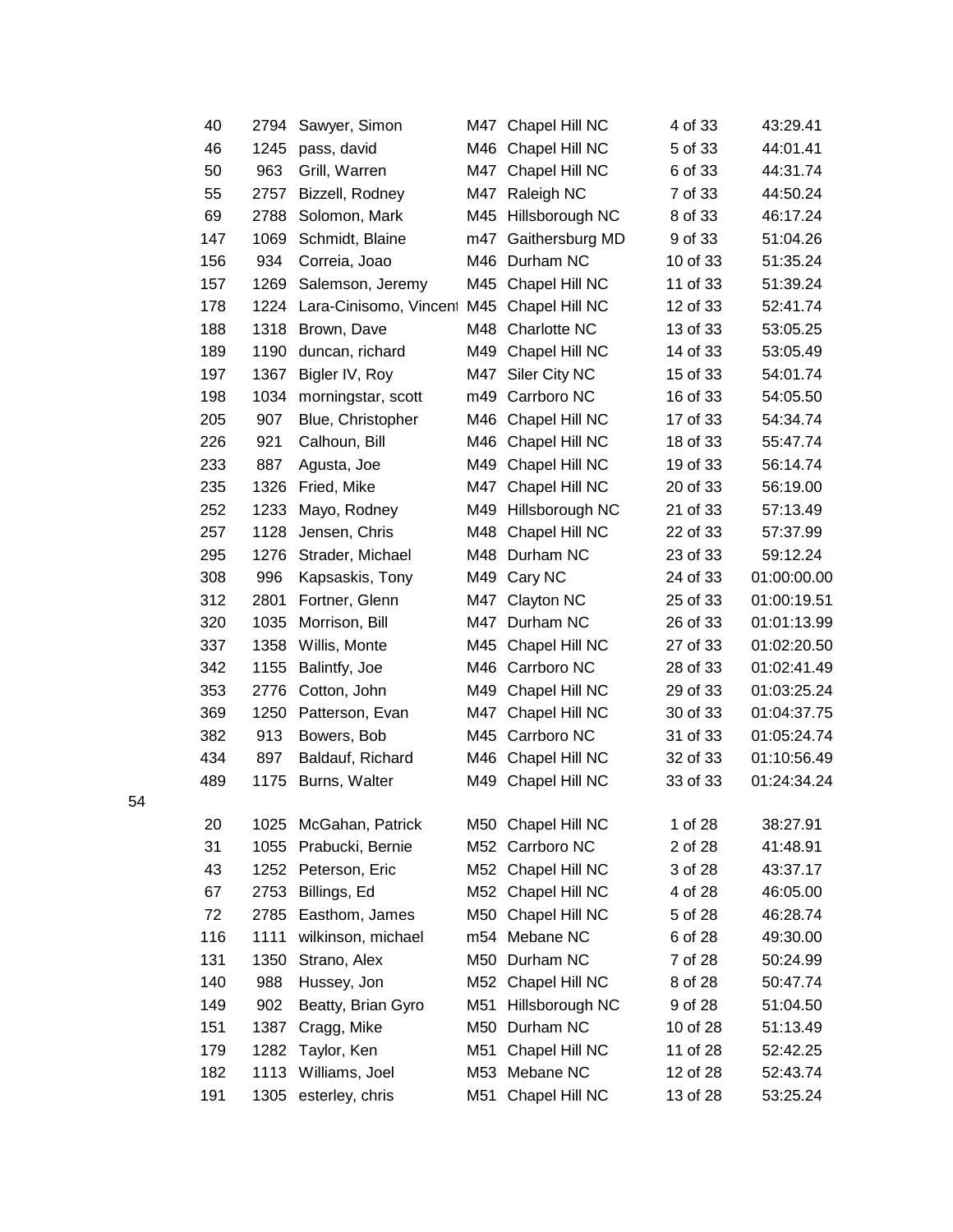|    | 196 | 1060 | Rives, Don              | M53 | Chapel Hill NC       | 14 of 28 | 53:59.99    |
|----|-----|------|-------------------------|-----|----------------------|----------|-------------|
|    | 218 | 1163 | Bloom, Tim              |     | M50 Lillington NC    | 15 of 28 | 55:24.49    |
|    | 227 | 1365 | baca, christopher       | M51 | Carrboro NC          | 16 of 28 | 55:52.49    |
|    | 238 | 1010 | Lehman, Dan             | M51 | Chapel Hill NC       | 17 of 28 | 56:24.49    |
|    | 240 | 954  | Fanning, Alan           |     | M50 Carrboro NC      | 18 of 28 | 56:26.74    |
|    | 248 | 2761 | Weeks, Kevin            |     | M50 Carrboro NC      | 19 of 28 | 56:39.99    |
|    | 263 | 1082 | Sun, Zu-Wen             |     | M54 Chapel Hill NC   | 20 of 28 | 57:53.24    |
|    | 277 | 1053 | Porter, Greg            |     | M52 Carrboro NC      | 21 of 28 | 58:32.74    |
|    | 284 | 952  | Eberhard, David         |     | M54 Carrboro NC      | 22 of 28 | 58:46.74    |
|    | 286 | 1390 | Ebeling, Michael        |     | M53 Winston-Salem NC | 23 of 28 | 58:57.26    |
|    | 304 | 916  | Bruno, Dean             |     | M50 Chapel Hill NC   | 24 of 28 | 59:52.49    |
|    | 381 | 932  | Copeland, Bill          |     | M54 Chapel Hill NC   | 25 of 28 | 01:05:22.74 |
|    | 393 | 987  | Hunter, Jon             |     | M52 Durham NC        | 26 of 28 | 01:06:35.99 |
|    | 453 | 1151 | Arnel, Tom              | M51 | Carrboro NC          | 27 of 28 | 01:14:44.99 |
| 59 | 505 | 1355 | Van Ark, Jonathan       |     | M52 Carrboro NC      | 28 of 28 | 01:34:52.50 |
|    | 26  | 1348 | Slade, Gary             | M55 | Chapel Hill NC       | 1 of 20  | 40:31.17    |
|    | 32  | 1156 | Barbari, Gary           |     | M55 RALEIGH NC       | 2 of 20  | 42:03.16    |
|    | 42  | 1378 | Rees, John              | M55 | Chapel Hill NC       | 3 of 20  | 43:35.92    |
|    | 57  | 893  | Astrachan, Owen         | M58 | Chapel Hill NC       | 4 of 20  | 45:15.99    |
|    | 65  | 1351 | Straus, Hank            | M59 | Chapel Hill NC       | 5 of 20  | 45:56.99    |
|    | 68  | 1112 | Will, Roch              |     | M58 Mebane NC        | 6 of 20  | 46:10.74    |
|    | 76  | 1001 | Kopec, Douglas          |     | M57 Carrboro NC      | 7 of 20  | 46:54.99    |
|    | 104 | 2792 | Darduini, Emilio        | M59 | Raleigh NC           | 8 of 20  | 48:56.25    |
|    | 106 | 1214 | Hirschfield, Greg       | M55 | Durham NC            | 9 of 20  | 49:02.49    |
|    | 107 | 1138 | Shelton, Ken            | M58 | Chapel Hill NC       | 10 of 20 | 49:03.24    |
|    | 139 | 1363 | Adams, Mike             | M57 | Chapel Hill NC       | 11 of 20 | 50:42.24    |
|    | 159 | 2800 | Goldston, David         |     | M56 Chapel Hill NC   | 12 of 20 | 51:45.49    |
|    | 270 | 1083 | Superak, Peter          |     | M58 Carrboro NC      | 13 of 20 | 58:06.49    |
|    | 298 |      | 1046 Paul, Eric         |     | M57 Carrboro NC      | 14 of 20 | 59:35.49    |
|    | 301 |      | 1264 Robertson, Desmond |     | M58 Charlotte NC     | 15 of 20 | 59:41.25    |
|    | 355 | 1255 | Phillips, Paul          |     | M59 Roxboro NC       | 16 of 20 | 01:03:29.24 |
|    | 380 | 1052 | Pooley, Paul            |     | m59 Durham NC        | 17 of 20 | 01:05:21.49 |
|    | 383 | 1122 | Cotton, David           |     | M59 Durham NC        | 18 of 20 | 01:05:25.50 |
|    | 412 | 1065 | Rotenberry, Mark        | M55 | Chapel Hill NC       | 19 of 20 | 01:08:30.49 |
|    | 492 | 1020 | madden, michael         |     | m59 Chapel Hill NC   | 20 of 20 | 01:25:39.99 |
| 64 |     |      |                         |     |                      |          |             |
|    | 58  | 935  | Couper, David           |     | M60 Chapel Hill NC   | 1 of 16  | 45:25.74    |
|    | 74  | 1272 | sellers, don            |     | M64 Siler City NC    | 2 of 16  | 46:41.99    |
|    | 132 | 1041 | Northen, John           |     | M64 Chapel Hill NC   | 3 of 16  | 50:30.74    |
|    | 170 | 1030 | Mitchell, Roger         |     | M64 Carrboro NC      | 4 of 16  | 52:18.24    |
|    | 208 | 2758 | long, robert            |     | m63 Chapel Hill NC   | 5 of 16  | 54:56.49    |
|    | 241 |      | 2798 Hails, Dick        |     | M62 Chapel Hill NC   | 6 of 16  | 56:27.49    |